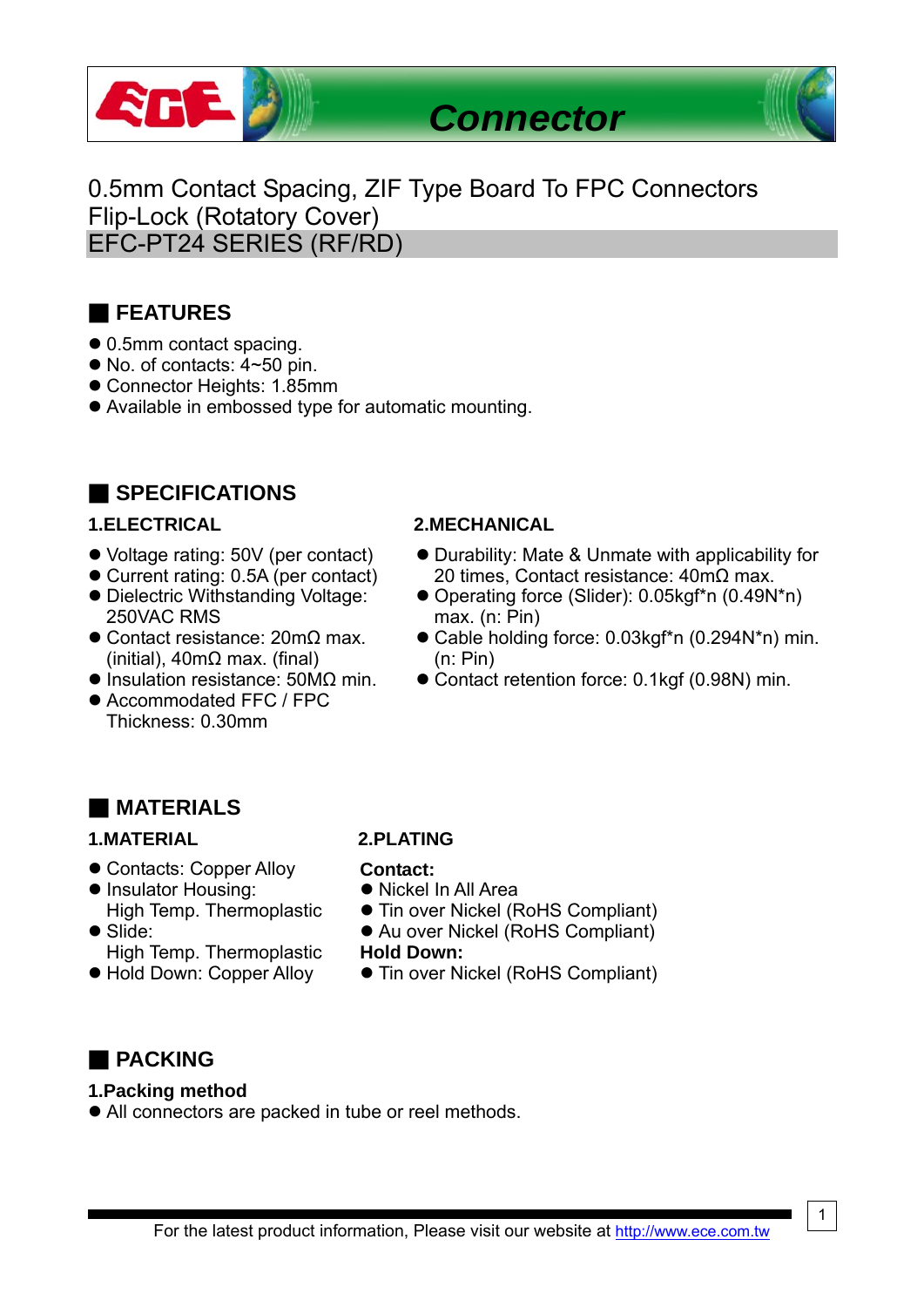

## ■ **DIMENSIONS UNIT:mm**







2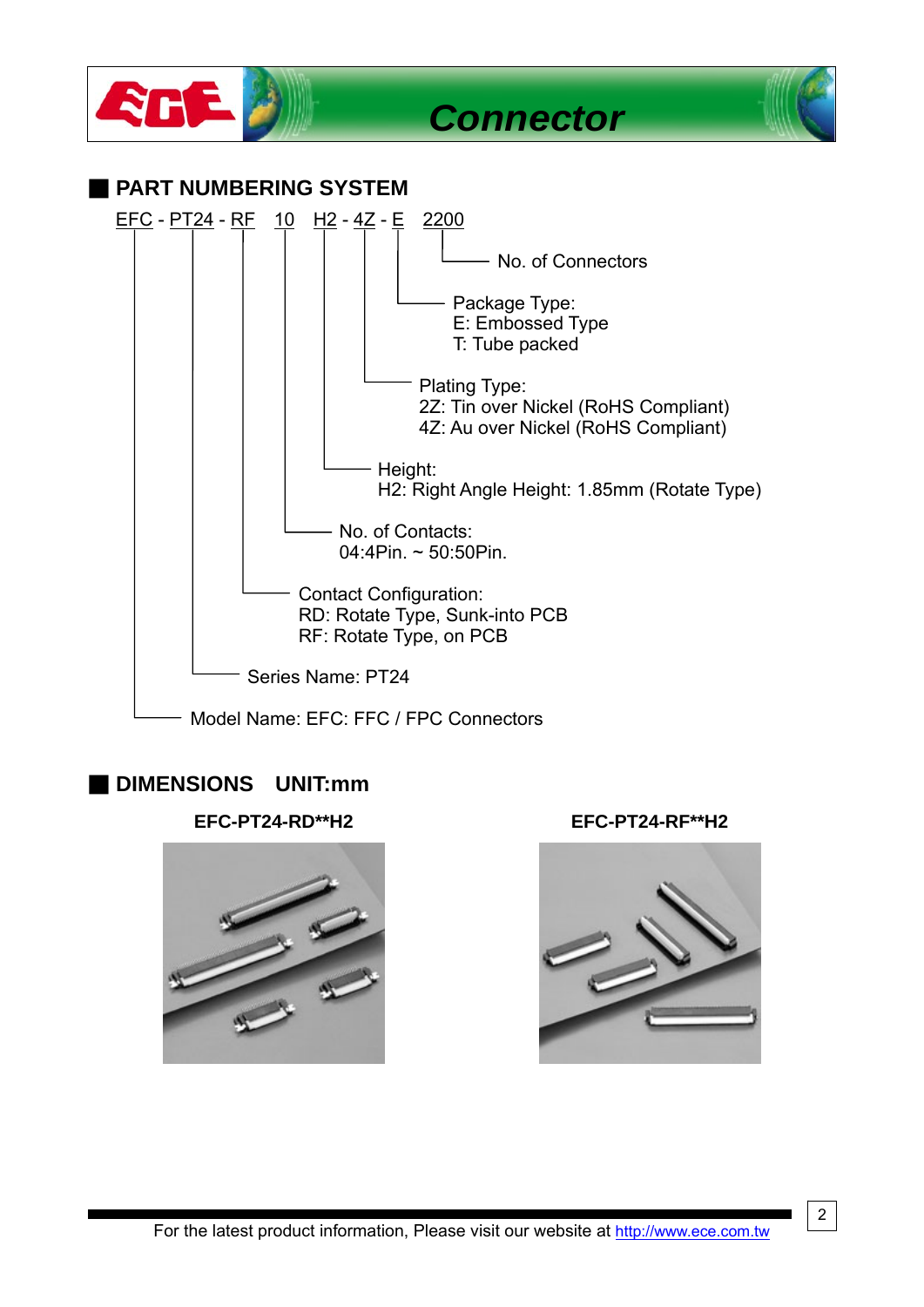

# *Connector*